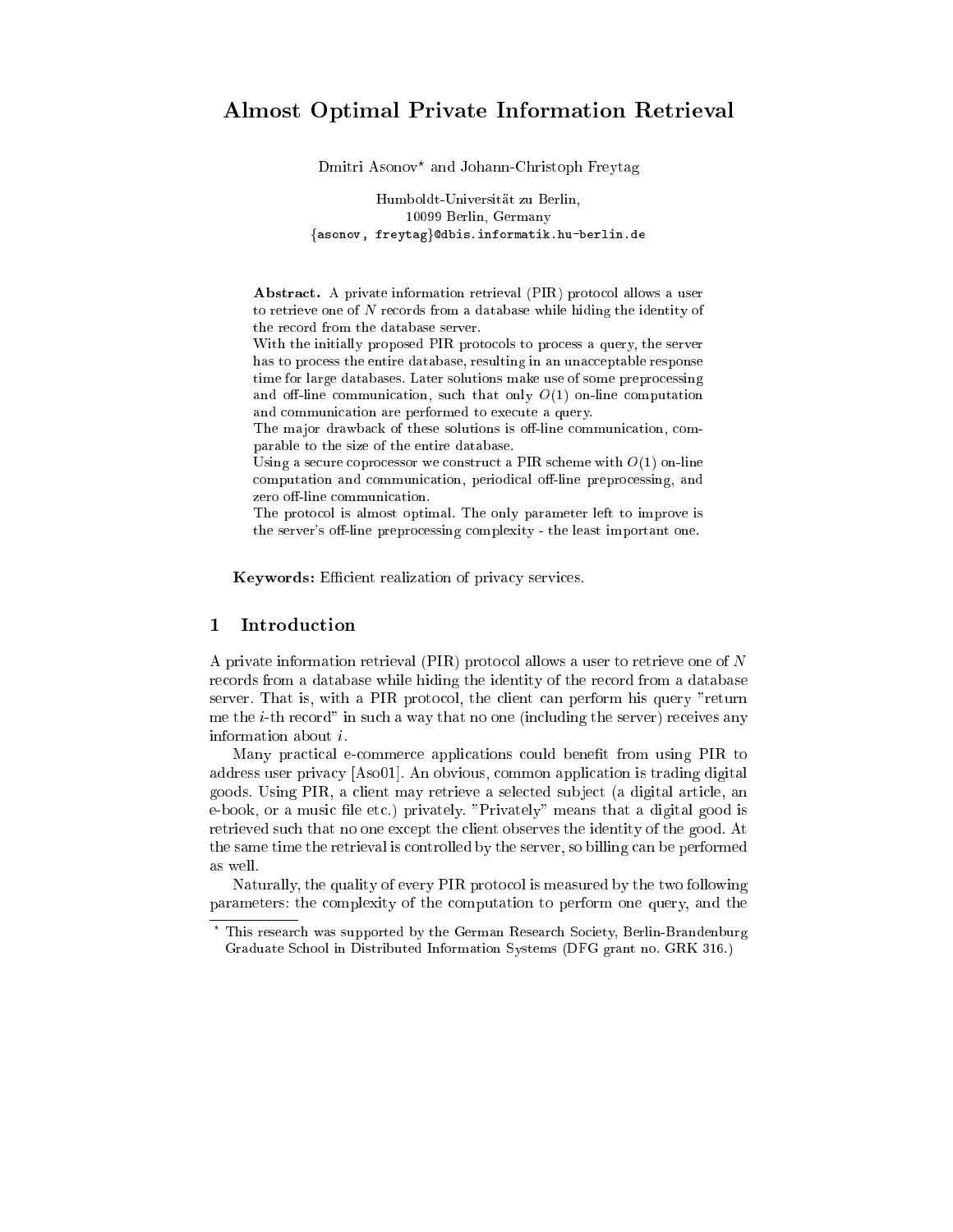complexity of the communication done between the client and the server to execute one query.

#### **Motivation**  $1.1$

Initially developed PIR protocols lack scalability dramatically, making it impossible to use them in the real world. In order to process a PIR query to retrieve a single record, the server must perform complex computations with each record of the entire database.

Several attempts were made to address this problem. Two papers present the state of the art [BDF00,SJ00]. PIR protocols by Bao et. al. and Schnorr et. al., being developed independently, present very similar ideas to address the problem, although they introduce a new one. Namely, off-line communication, comparable to the size of the entire database, must be performed between the client and the server before these protocols start. (Sect. 2.3 discusses these protocols in details.)

#### $1.2$ Our Results

We present a protocol that addresses the problem of constructing a PIR protocol with  $O(1)$  answer time and on-line communication, and no off-line communication. For our protocol,  $O(1)$  records have to be processed on-line in order to answer a query. But, in contrast to [BDF00,SJ00], the protocol eliminates the off-line communication completely. Our protocol is almost optimal in the sense that the only parameter left to be optimized is the server's preprocessing complexity - the least critical one.

#### 1.3 Preliminaries and Assumptions

In the following, N denotes the number of records in the database. The only type of query considered is "return me the *i*-th record",  $1 \leq i \leq N$ .

As in [SS00, SS01, BDF00, SJ00], we omit the precise mathematical definition of privacy while presenting the protocol. The denition "no information about queries is revealed" is enough. However, we introduce a formal definition of privacy later in this paper in order to formally prove that the protocol fullls the privacy property.

We say that a PIR protocol has  $O(A)$  communication complexity and  $O(B)$ computation complexity if only  $O(A)$  records must be communicated between the server and client, and only  $O(B)$  records must be processed by the server (in oder to answer one query). For example, we say that computation complexity is  $O(1)$  if the number of records, that has to be processed by the server to answer a query, is independent from N.

Note that our measure of the communication complexity does not include the size of the query itself. This is because the query size for most PIR protocols is much less then the size of an average record in the applications considered. For example, let us take a theoretical limit for a query size:  $lqN$  bits. It is practical to say that  $lgN$  bits are much less than the record size (5Mb in case of an mp3 file).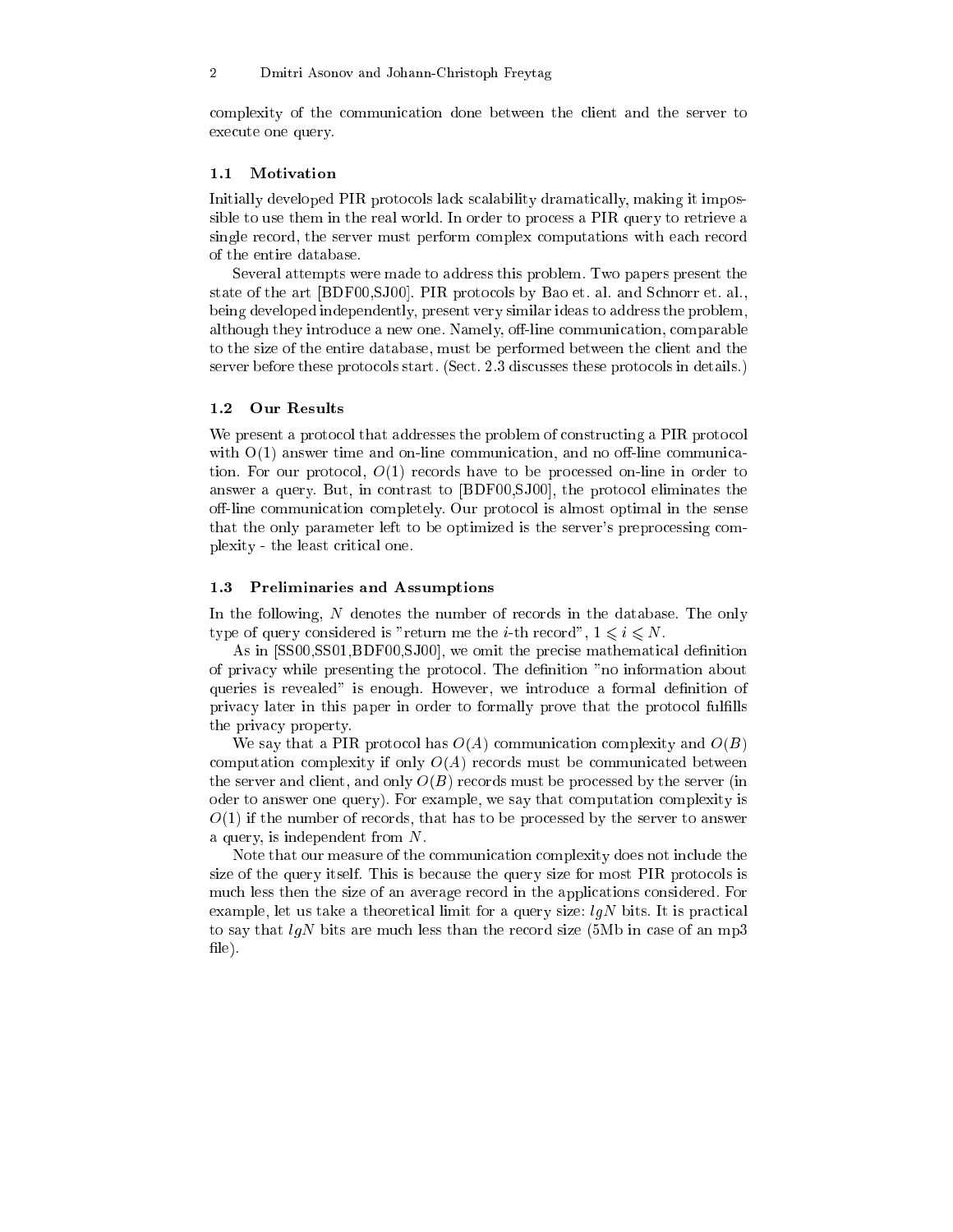#### 1.4 Structure of the Paper

Having analyzed the related work in the next section, we present our basic protocol in Sect. 3. Further details on the protocol and discussion are presented in Sect. 4. We finish the paper with ideas about future work.

Furthermore, Appendix A formalizes the protocol; we introduce a formal definition of privacy based on information theory in Appendix B.1. Based on the formal description of the protocol and the definition of privacy we prove that the protocol is private in Appendix B.2. Finally, a short introduction to information theory is given in Appendix C.

## 2 Related Work

The PIR problem was first formulated by Chor et al. [CGKS95]. From the very beginning two fundamental limitations became clear:

- 1. PIR is impossible, unless we consider sending the entire database to the client as a solution. That is, the communication complexity of any PIR protocol to perform one query is proven to be  $\frac{1}{2}(N)$ .
- 2. In order for any PIR protocol to answer one query, the entire database must be read. This conclusion is based on the following simple observation: Independently from how a PIR protocol works, if the server does not read some of the database records while answering a query, then the (malicious) server may observe the records that the client did not request. This is a privacy violation by definition.

While the first limitation affects the first parameter of a PIR protocol - the communication complexity, the second limitation affects the second parameter of a PIR protocol - the computation complexity (or, response time) of the server.

The following three sections show the efforts made to overcome these limitations. After each description we summarize the pros and cons of each protocol. Finally, jumping ahead over the description of our protocol (for the convenience of the presentation), we give a comparison of the state of the art with our pro-

## 2.1 Computational PIR

Although PIR with communication complexity less than (N) is impossible theoretically, it is found to be possible if computational cryptography is used [KO97,CMS99,KY01].

There is also a modification of the problem setting (called multi-server PIR), where several servers hold copies of the database. A communication complexity better than (N) may be achieved under the assumption that the servers do not communicate to each other  $[CGKS95, CG97, Amb97,B101]$ . The idea is to send different queries to different servers, so that  $i$  is not derivable from any single of them. But having the all answers gathered, the client can derive the  $i$ -th record. In this paper we do not consider the schema based on several servers non-communicating to each other.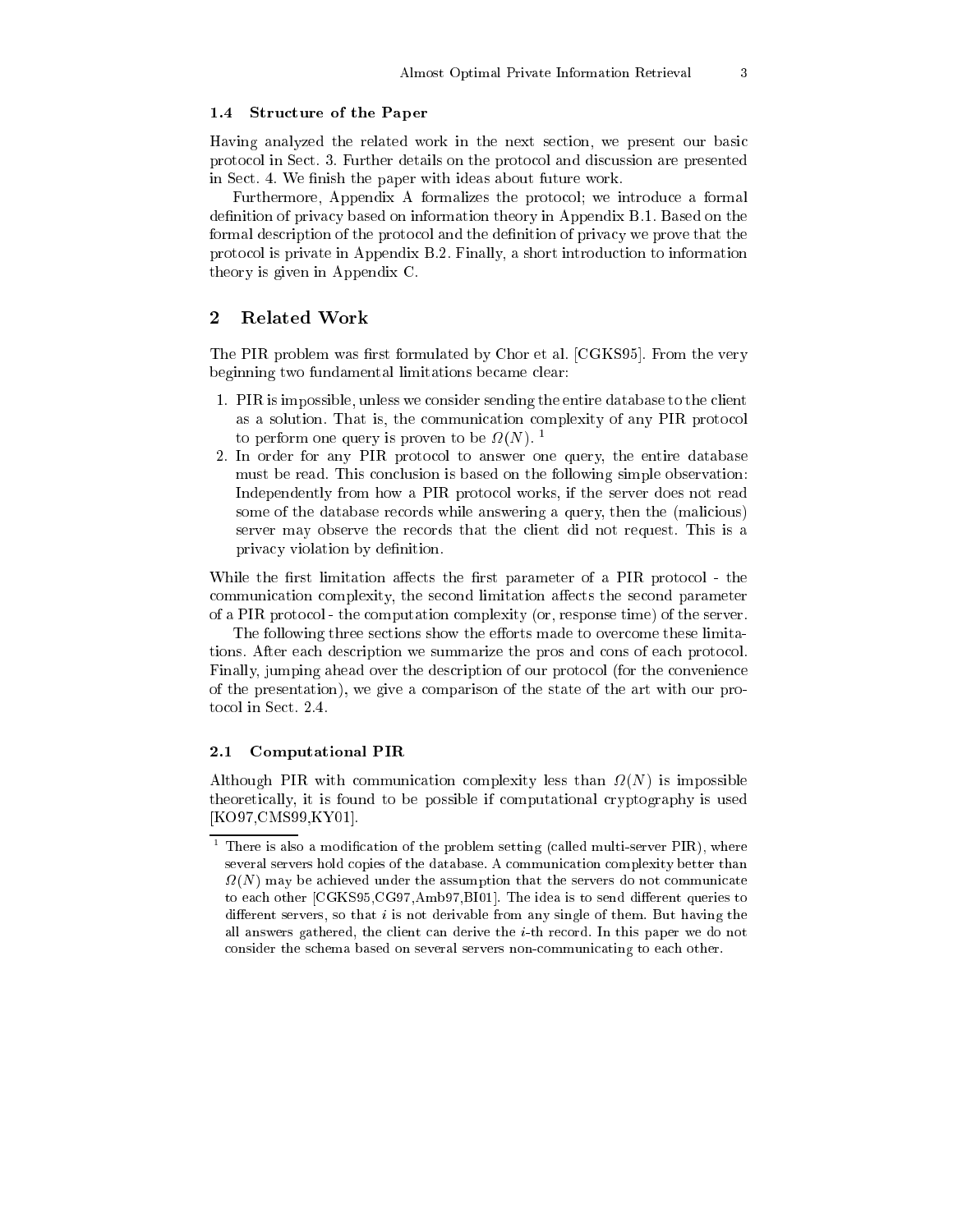#### $\overline{4}$ 4 Dmitri Asonov and Johann-Christoph Freytag

The underlying idea is to rely on some intractability assumptions (the hardness of deciding quadratic residuosity, in case of [KO97]). Then, a protocol works as follows. The client encrypts a query "return me the  $i$ -th record" in such a way, that the server still can process it using special algorithms and the entire database as an input. However, under an intractability assumption, the server recognizes neither the clear-text query nor the result. The result can be decrypted by the client only.

Pros and Cons. Computational PIR protocols break through the first limitation; [KO97] provides polynomial communication complexity  $(O(N<sup>c</sup>))$ , for any given  $c < 1$ , improved by polylogarighmic communication complexity in [CMS99,KY01].

Still, the second limitation works for such protocols: the server has to process each record of the entire database to answer one query. Although these protocols are beautiful research jobs from the viewpoint of mathematics,  $O(N)$  computation complexity makes them practically infeasible even for small databases [BDF00].

#### 2.2 Hardware-based PIR

Smith et al. [SS00,SS01] make use of a tamper-proof device to implement the following PIR protocol.

The idea is to use a secure coprocessor (a tamper-proof device) as a black box, where the selection of the requested record takes place. Although hosted at the server side, the secure coprocessor (SC) is designed so that it prevents anybody from accessing its memory from outside [SPW98].

The basic protocol runs as shown in Figure 1. The client encrypts the query "return me the i-th record" with a public key of the SC, and sends it to the server. The SC receives the encrypted query, decrypts it, reads through the entire database, but leaves in memory the requested record only. The protocol is finished after the SC encrypts the record and sends it to the client.

To provide integrity, the SC keeps all records of the database encrypted. We discuss this in details in Sect. 4.3.

Pros and Cons. This PIR protocol improves the computation complexity. In comparison to computational PIR protocols, ordinary decryption and encryption have to be made with each of the N records to process a query.

The main disadvantage of this PIR is the same as that of the computational PIR protocols: the second limitation, e.i.,  $O(N)$  computation complexity.

#### 2.3 PIR with Preprocessing and Off-line Communication

Although it does not seem feasible to break through the second limitation -  $O(N)$  computation, one could try to move off-line as much work as possible using preprocessing. Such that, when a query is submitted, it would cost only  $O(1)$  computation to answer it on-line.<sup>2</sup>

 $^\circ$  As already explained above, we do not consider here approaches oriented for a setting with several servers non-communicating to each other [BIM00,CIO98,GGM98].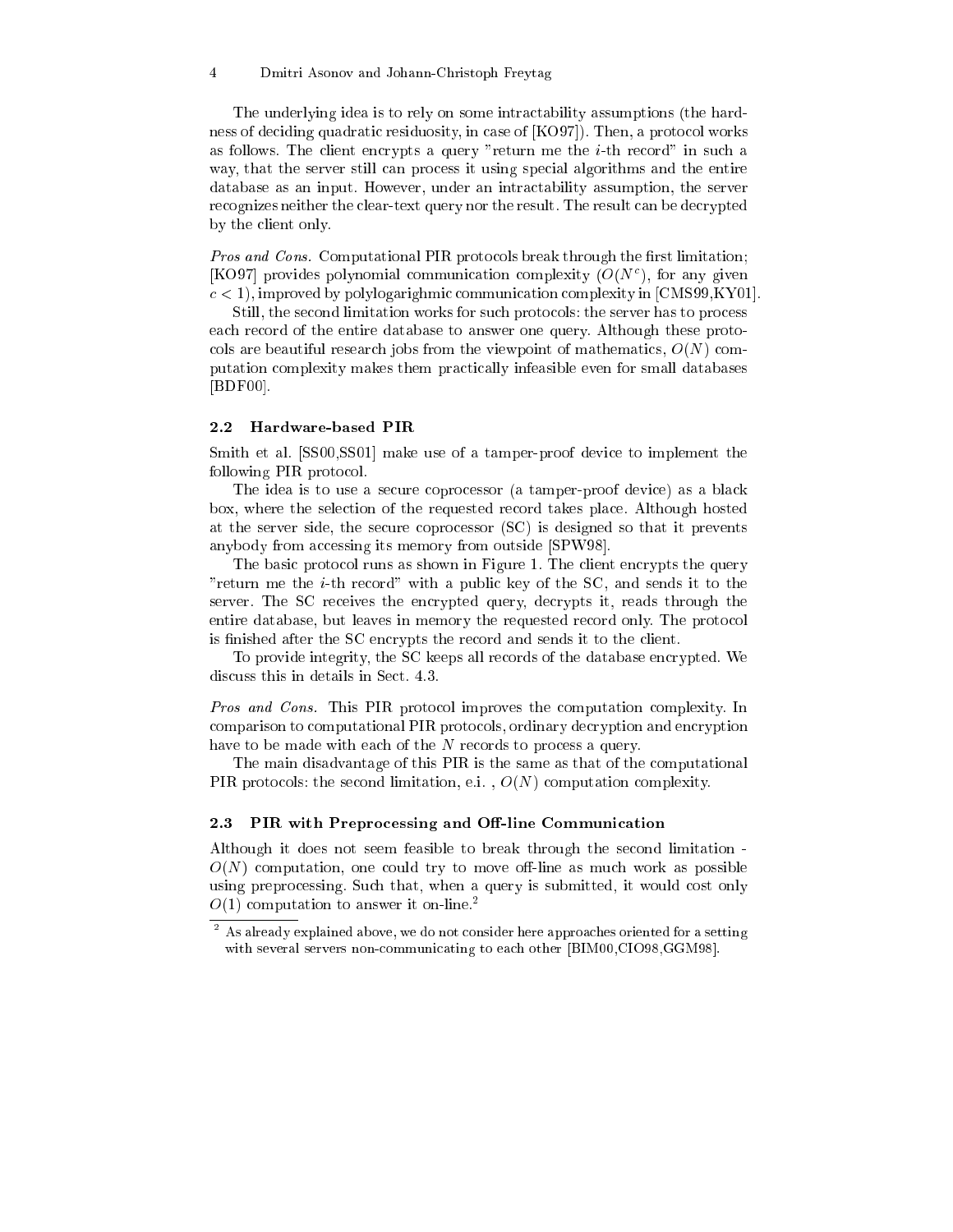

Fig. 1. An example of a PIR protocol with SC.

With this idea in mind, [BDF00,SJ00] present independently very similar PIR protocols. Both utilize a homomorphic encryption, which is used by the server to encrypt off-line every record of the database. All these encrypted records are sent (off-line) to the client. This communication has to be done only once between the client and the server before the PIR protocol starts, independently from how many PIR queries will be processed on-line.

If the client wants to buy a record, he selects the appropriate (locally stored) encrypted record and re-encrypts it. Then, the client sends it to the server and asks to remove the server's encryption. The server is able to do it because of the homomorphic property of the encryption. The server removes its encryption, but cannot identify the record because of the client's encryption. He sends it back to the client. The client removes his encryption. The protocol is done. Figure 2 demonstrates every step of the protocol.

Pros and Cons. The protocols with preprocessing and off-line communication overcome the second limitation: Only  $O(1)$  computation is required on-line to answer one query, i.e., these protocols ensure a practical response time.

However, the protocols suffer from another drawback: This is off-line communication comparable to the size of the entire database, that makes their practical applicability questionable. (Imagine a client decides to buy a single digital book or a music file at some digital store. He will probably react negatively after being asked to download the entire encrypted content of the digital store in oder to proceed. Another problem is keeping the client's database copy updated.)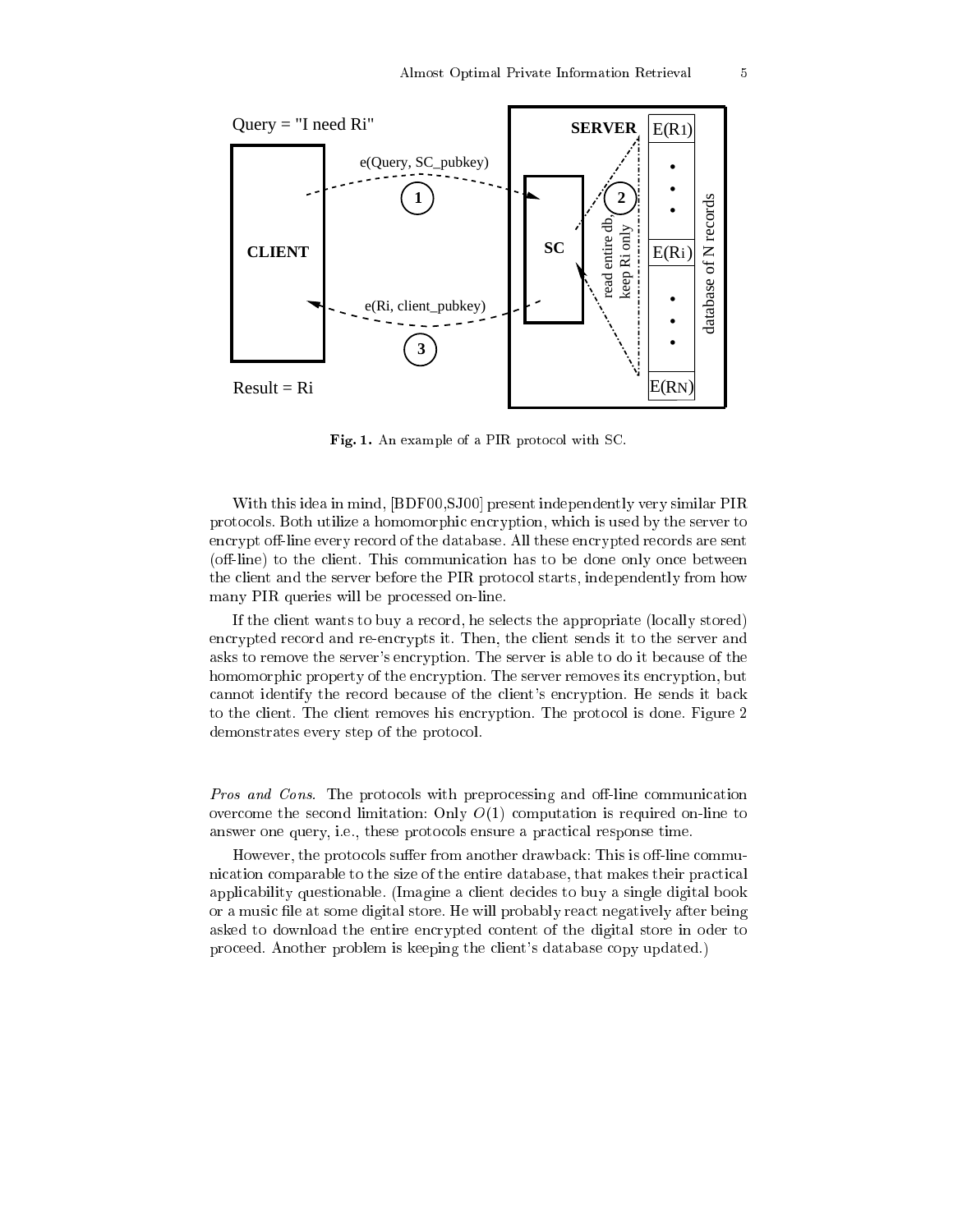

Fig. 2. An example of a PIR protocol with preprocessing and off-line communication. Steps 1 and 2 are made off-line once, and the other steps are performed on-line for every query submission.

## 2.4 State of The Art and Our Results

In Table 1 we summarize the existing PIR protocols and compare them with the proposed PIR protocol.

| Parameter       | <b>PIR Protocol</b> |              |               |              |
|-----------------|---------------------|--------------|---------------|--------------|
|                 | Computational       | With SC      | With          | The Proposed |
|                 | [CMS99, KY01]       | [SS00, SS01] | Preprocessing | (With SC)    |
|                 |                     |              | [BDF00,SJ00]  |              |
| On-line commu-  | assimpt.            | optimal      | optimal       | optimal      |
| nication        | optimal             |              |               |              |
| Computation     | O(N)                | O(N)         | O(1)          | O(1)         |
| IOff-line comm. | no                  | no           | O(N)          | no           |
| Preprocessing   | no                  | yes          | yes           | yes          |

Table 1. Comparative analysis of the proposed protocol.

In summary, protocols with preprocessing  $[BDF00,SJ00]$  are the most effective in terms of on-line computation and on-line communication complexity. Our PIR protocol retains these parameters, but it does not require off-line communication in comparison to [BDF00,SJ00].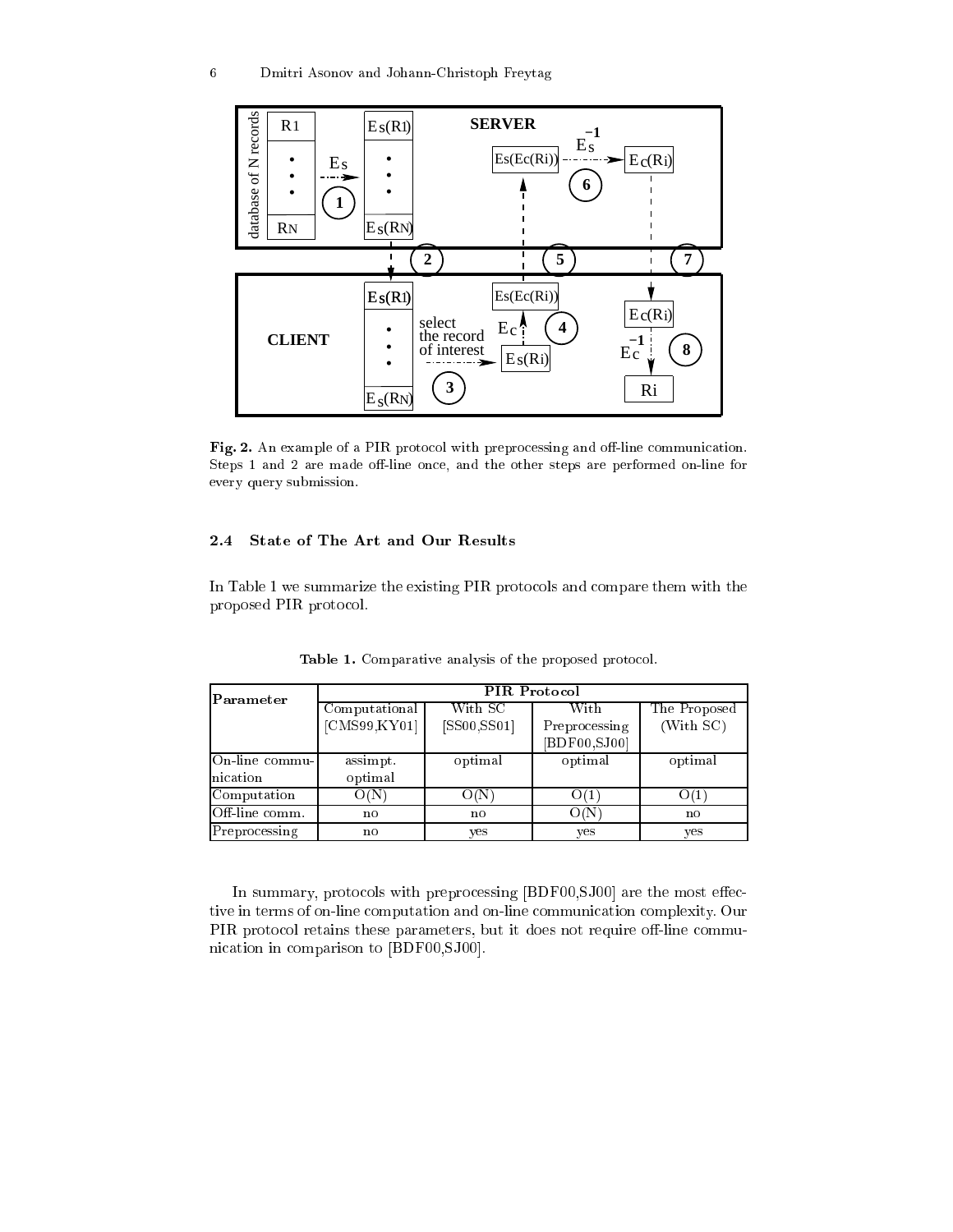## 3 The Basic Protocol

We start with the same basic model as described in Sect. 2.2. But in addition, before starting the PIR protocol, the  $SC$  shuffles the records off-line. That is, the SC computes a random permutation of the records, and stores this permutation in an encrypted form. Now, the server has no evidence of which record is which.

After the client sends his query "return me the i-th record", the SC does not need to read the entire database anymore. Instead, the SC accesses the desired encrypted record directly. Then the encrypted record is decrypted inside the SC, encrypted with the user public key, and sent to the user. To answer this query,  $O(1)$  computation and communication is made on-line by the server.

To answer a second query, the SC reads the previously accessed record first, then the desired record. If the previously accessed record is not read by the SC, then the privacy of the second query could obviously be broken. <sup>3</sup> In case the second query requests the same record as the first query, the SC chooses some random record to be read.

So, to answer the k-th query, the SC has to read the  $k-1$  previously read records first. Then the SC reads the desired record. Evidently, the SC has to keep track of the accessed records.

It is up to the server to decide at which  $m = max(k)$   $(1 \leq m \leq N)$  to stop and to switch to another preprocessed (shuffled) copy of the database, so that k would equal one again. Since m is a constant independent of  $N$ , we can say that the server has to perform  $O(1)$  on-line computations (and read operations) to answer each query.

Now that the basic idea has been introduced, we go into details of our protocol in the next section.

## 4 The Details

We describe the shuffling algorithm in Sect. 4.1. A problem related to the indexing of the encrypted database is discussed in Sect. 4.2. A hypothetical attack is considered in Sect. 4.3. We demonstrate a trade-off between off-line and on-line computation in our protocol and discuss how to choose the optimal trade-off in Sect. 4.4 and 4.5 respectively. Finally, we consider shortly the cases with multiple queries and multiple secure coprocessors.

#### 4.1 Shuffling Algorithm

The purpose of a shuffling algorithm is to get a random permutation of records  $(Knu81],$  Sect. 3.4.2). However, the specificity of our shuffling algorithm is in

Assume that the server issued the first query itself. Then he observed which record was read by the SC, and he got back the original record as an answer to his query. So he knows the identity of the one encrypted record. Now, the SC reads another encrypted record to answer some client's query. The server can observe that the client is interested in the record different to the record that the server requested before. This is a privacy violation.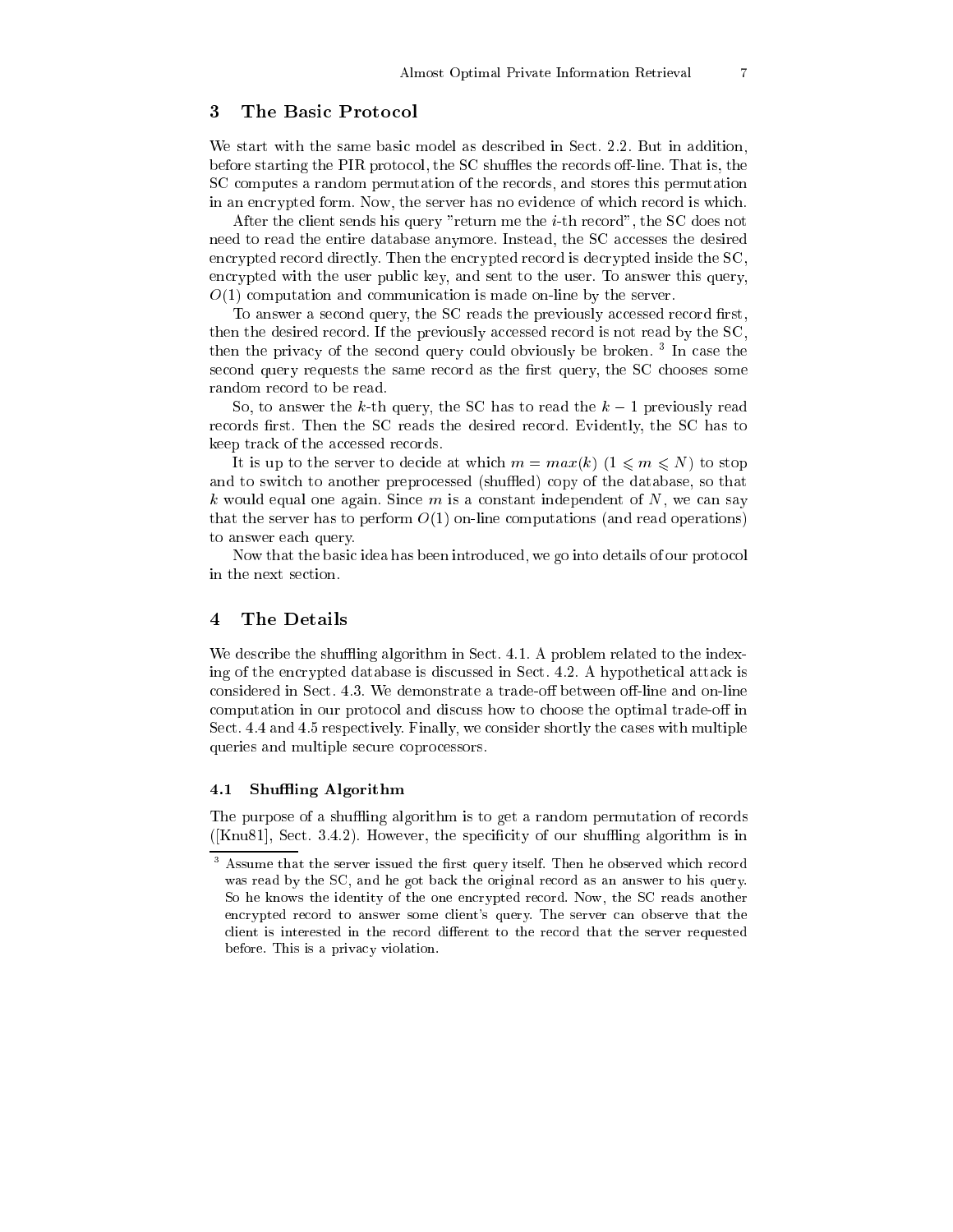that it should be done by the SC in a way, that does not reveal the resulting permutation of the encrypted records to anyone. In our context we focus on building this specic algorithm, omitting how the permutation vector itself is obtained inside the SC.

The SC works as follows. The SC invokes (off-line)  $N$  times a PIR protocol similar to the one described in Sect. 2.2. With each of these invocation it privately reads one record (which is chosen accordingly with the permutation vector). It then encrypts and writes this record to a new database. As a result of this shuffling algorithm, the SC generates a database of encrypted and randomly permutated records.

Having stored an encrypted index to address these records<sup>4</sup> , the SC can now access any encrypted record directly, while not revealing the identity of the accessed record.

The shuffling algorithm could be run off-line any given number of times beforehand to produce several shuffled databases. The only limitation for a preprocessing algorithm is the size of additional storage available to the server. Therefore in Sect. 4.4 we define an off-line load parameter as an average amount of additional storage (per query) used during preprocessing.

#### 4.2 Indexing

The SC has to maintain some sort of index, in order to know which record is which. In case the index is stored outside the SC, it should be encrypted. Also, the SC has to read the entire index (in addition to  $O(1)$  records) in order to answer one query. However, since the records are large, reading the index would take much less time then reading one record.

Example 1 (Comparing the sizes of the index and a record). We use an example similar to one given in [SS01]. Assume that the size of a record is  $S_{record} = 5Mb$ , there are  $N = 10000$  records, and  $i = 10$  bytes, which is enough to address a record. Then, the size of an index  $I$  may be estimated as

$$
I = N * i = 100
$$
Kbytes;  $I \ll S_{record}$ . (1)

$$
\Box
$$

So reading the index does not influence the on-line workload much in comparison to reading a record on-line. Therefore, to estimate on-line computation work, we only consider a number of records that must be read to answer a query.

The difference between times to read an index and to read a record even grows, if the entire index fits in the SC's internal memory which is a quite reasonable assumption for commercially available secure coprocessors [DLP<sup>+</sup> 01].

 $\overline{\phantom{a}}$ The stored (in an encrypted form) permutation vector may serve as a simple index. We also discuss indexing in Sect. 4.2.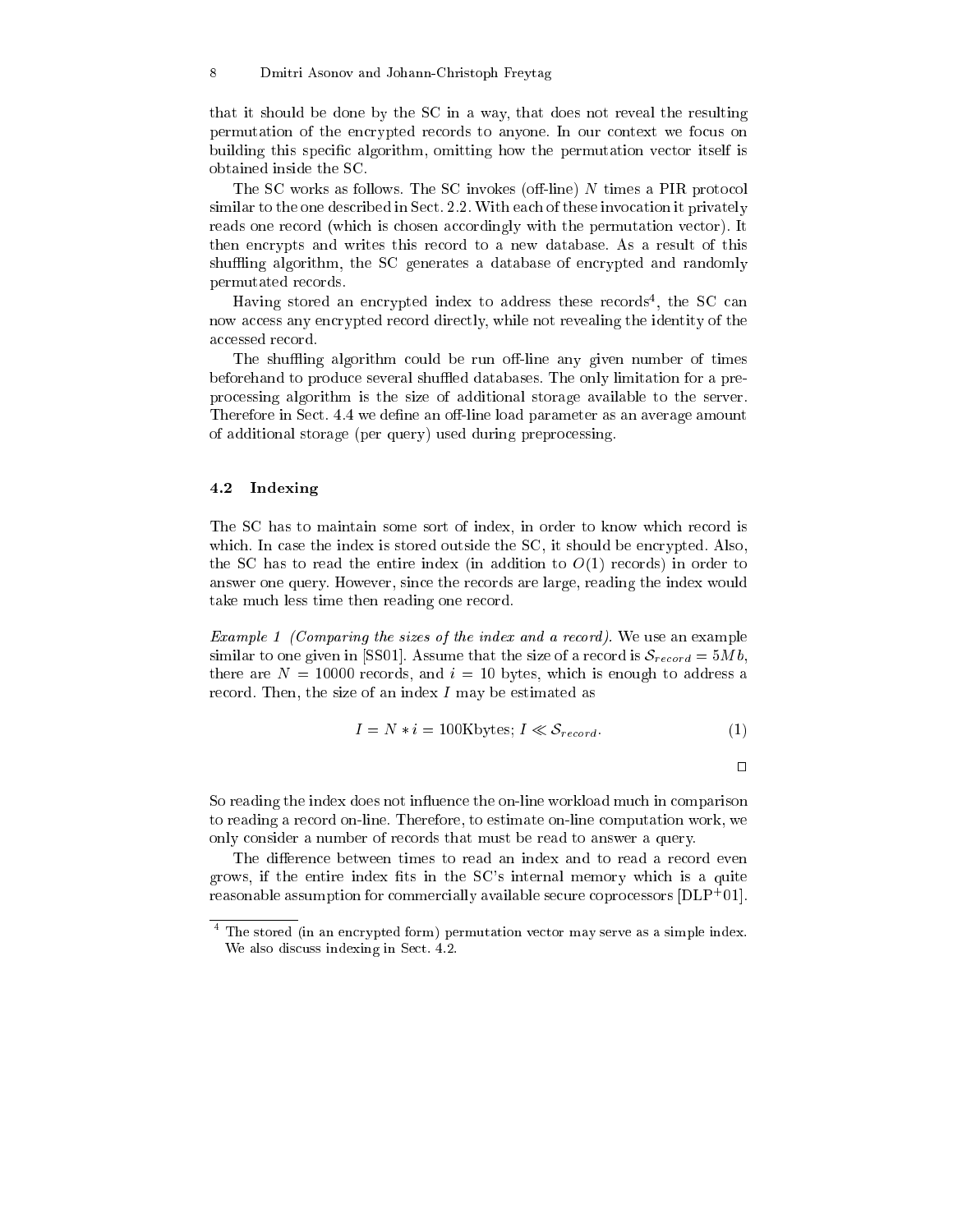#### 4.3 Active Attacks

In [SS00] an attack is considered, where the malicious server destroys or modifies an arbitrary record before the PIR protocol starts. If the client complains after the PIR query is performed, the malicious server concludes that the client was interested in the modied record, thus breaking the privacy of the client. The solution proposed is to check the granularity of every record in the database (while reading the entire database through) for every query. If a record with the broken granularity appears, the SC aborts PIR protocol, independently from whether the forged record is requested by the client or not [SS00]. In order to provide the granularity control, each record is stored in an encrypted form.

The malicious server might try the same attack within our PIR protocol. In this case, the SC does not have to check the integrity of each record in the database to process one query. It is enough to check the granularity of the requested encrypted record only.

#### 4.4 Trade-Off Between Preprocessing and On-Line Computation

In our protocol, it is possible to balance the workload between the on-line and off-line phases. Decreasing the amount of on-line work increases the off-line work and vice versa. Let  $m$  ( $1 \leq m \leq N$ ) be a maximal number of records allowed to be read on-line to answer a single query, as explained in Sect. 3. Obviously,  $m$  is a trade-off parameter. Reducing  $m$  will decrease the on-line computation (and, consequently the response time of the server), but will increase the amount of the off-line preprocessing.

Let  $\mathbf{r}_{on-line}$  be the average number of encrypted records that the SC reads on-line to answer a query. This parameter characterizes the average response time of the server. Let  $\mathbf{w}_{off-line}$  be the average number of encrypted records that the SC writes off-line (during the preprocessing stage) in order to be prepared to answer one query. This parameter characterizes the average amount of additional storage used by the SC for answering one query. Our equations below show both parameters expressed using the trade-off parameter.

$$
\mathbf{r}_{on-line} = \frac{1+2+3+\ldots+m}{m} = \frac{m*(m+1)}{2*m} = \frac{m+1}{2}
$$
 (2)

$$
\mathbf{w}_{off-line} = \frac{N}{m} \tag{3}
$$

The dependencies between the trade-of parameter m, the on-line work  $\mathbf{r}_{on-line}$ , and the preprocessing parameter  $\mathbf{w}_{off-line}$  are shown in Figure 3 (for  $N =$ 10000). From equations 2 and 3 we derive the dependence between the on-line  $(r_{on-line})$  and off-line  $(\mathbf{w}_{off-line})$  parameters of the protocol.

$$
\mathbf{r}_{on-line} = \frac{N}{2 * \mathbf{w}_{off-line}} + 1, \quad \mathbf{r}_{on-line} = \Theta\left(\frac{1}{\mathbf{w}_{off-line}}\right) \tag{4}
$$

The last equation exhibits that each reduction of the response time by an order leads to a blow up in preprocessing work by an order.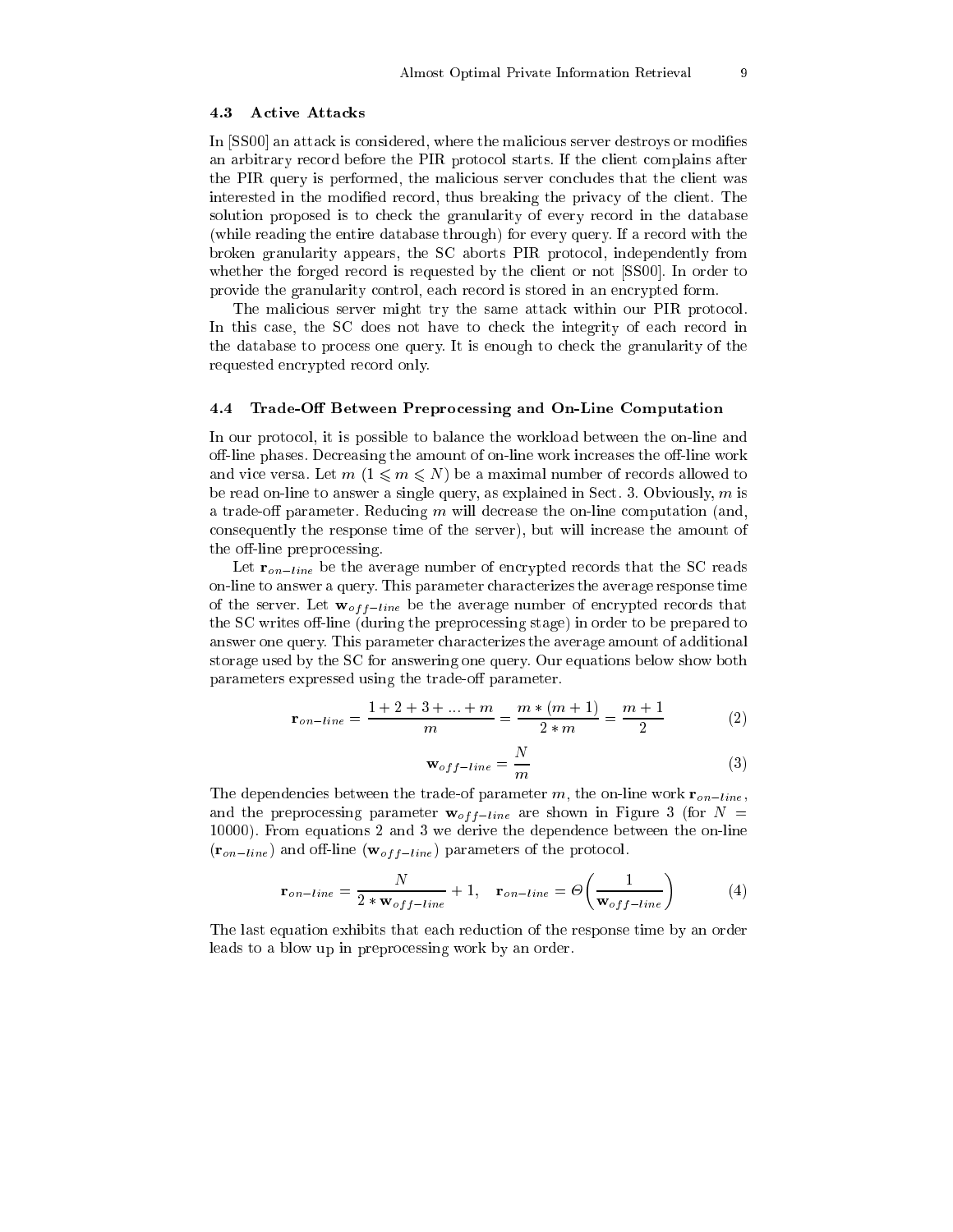

Fig. 3. The dependence between on-line performance (max and average number of records to read on-line per query) and preprocessing load (number of off-line write operations per query).

#### 4.5 Choosing the Optimal Trade-O

Using the required response time of the server one could determine the trade-o parameter  $m$ . That is, if the maximal allowed response time is fixed, choosing the trade-off parameter is a straightforward task.

Another strategy for choosing the trade-off parameter might be minimizing the overall work  $S(m)$ , defined as the sum of the normalized on-line and off-line work parameters.

We show in Figure 4 that the overall work  $S(m)$  does not remain constant while varying trade-off parameter. To determine the optimal trade-off parameter we must find the minimum of the following function:

$$
S(m) = \mathbf{r}_{on-line} * k_{norm} + \mathbf{w}_{off-line}
$$
 (5)

where  $k_{norm}$  is the normalization coefficient used to normalize the two parameters.

We resolve the optimal trade-off by finding the roots of the derivative of  $S(m)$ :

$$
S'(m) = \left(\frac{(m+1) * k_{norm}}{2} + \frac{N}{m}\right)' = \frac{k_{norm}}{2} - \frac{N}{m^2}
$$
 (6)

$$
\frac{k_{norm}}{2} - \frac{N}{m_{opt}^2} = 0, \qquad m_{opt} = \left[ \sqrt{\frac{2*N}{k_{norm}}} \right]
$$
 (7)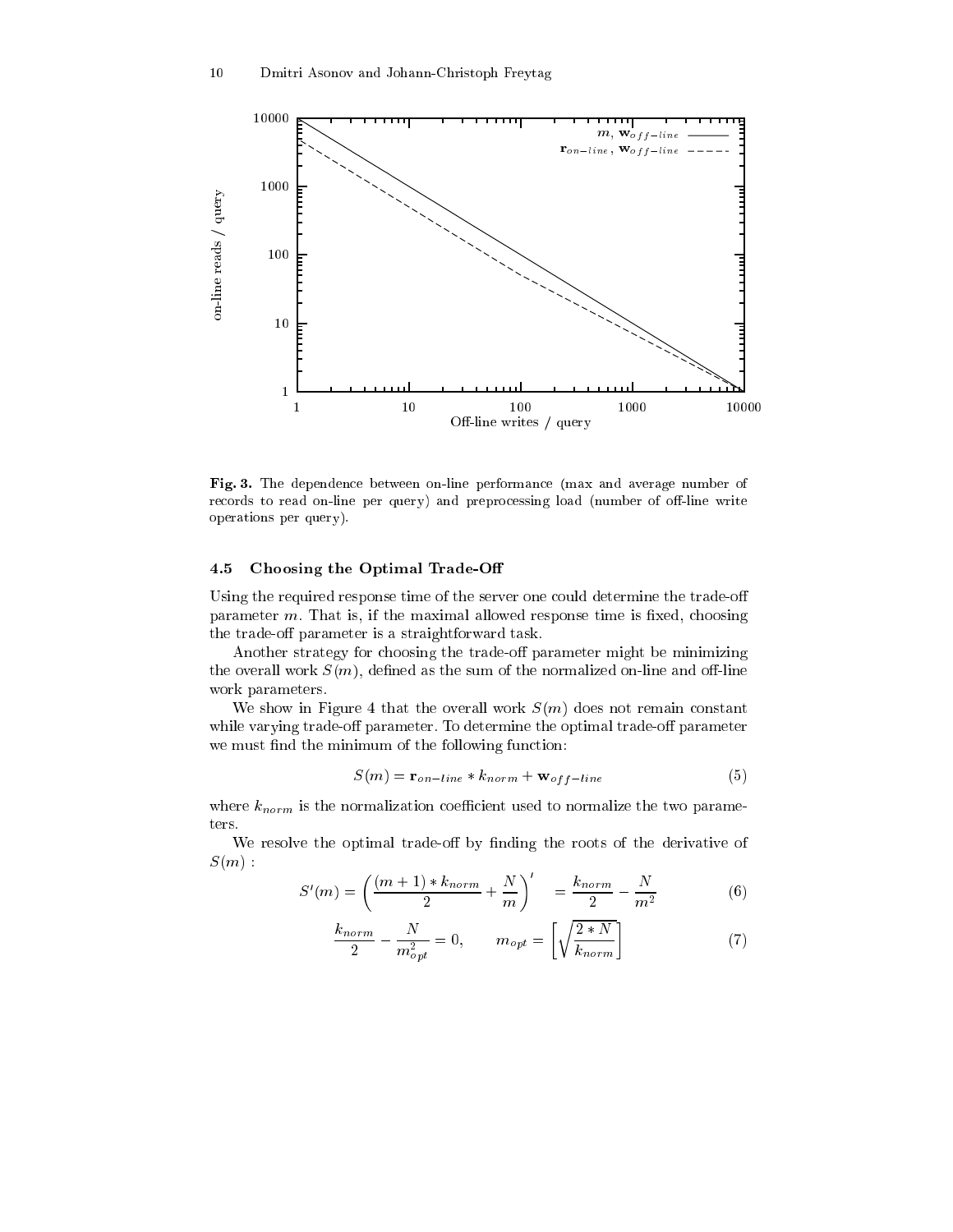

Fig. 4. The overall work done per query (calculated as a sum of normalized on-line and off-line parameters) is not constant for different values of the trade-off parameter.

For example, if  $k_{norm} = 1$  (reading one record on-line is considered equal to writing and storing one record off-line) and  $N = 10000$ , then the optimal trade-off parameter is  $m_{opt} = [\sqrt{\frac{m_{opt}}{n}}]$ - 141.

#### 4.6 Multiple Queries and Multiple Coprocessors

Multi-query optimization may be advantageous for our protocol. When several queries arrive, the SC may read previously accessed records only once, thus eliminating the need to perform this operation for every query.

Shifting from a single SC to multiple SCs is not a trivial task for the PIR scheme in [SS00]. For our scheme, distributing the work between several SCs is obvious. For example, due to a small on-line workload, one SC might be dedicated to answering queries; and the rest secure coprocessors can do the preprocessing work, i.e. preparing several shuffled copies of the database. Such a simple parallelization is possible because on-line and preprocessing algorithms are practically independent.

## 5 Future Work

We do not discuss key management issues that might arise in our scheme. Thus prototyping the protocol is an interesting future task.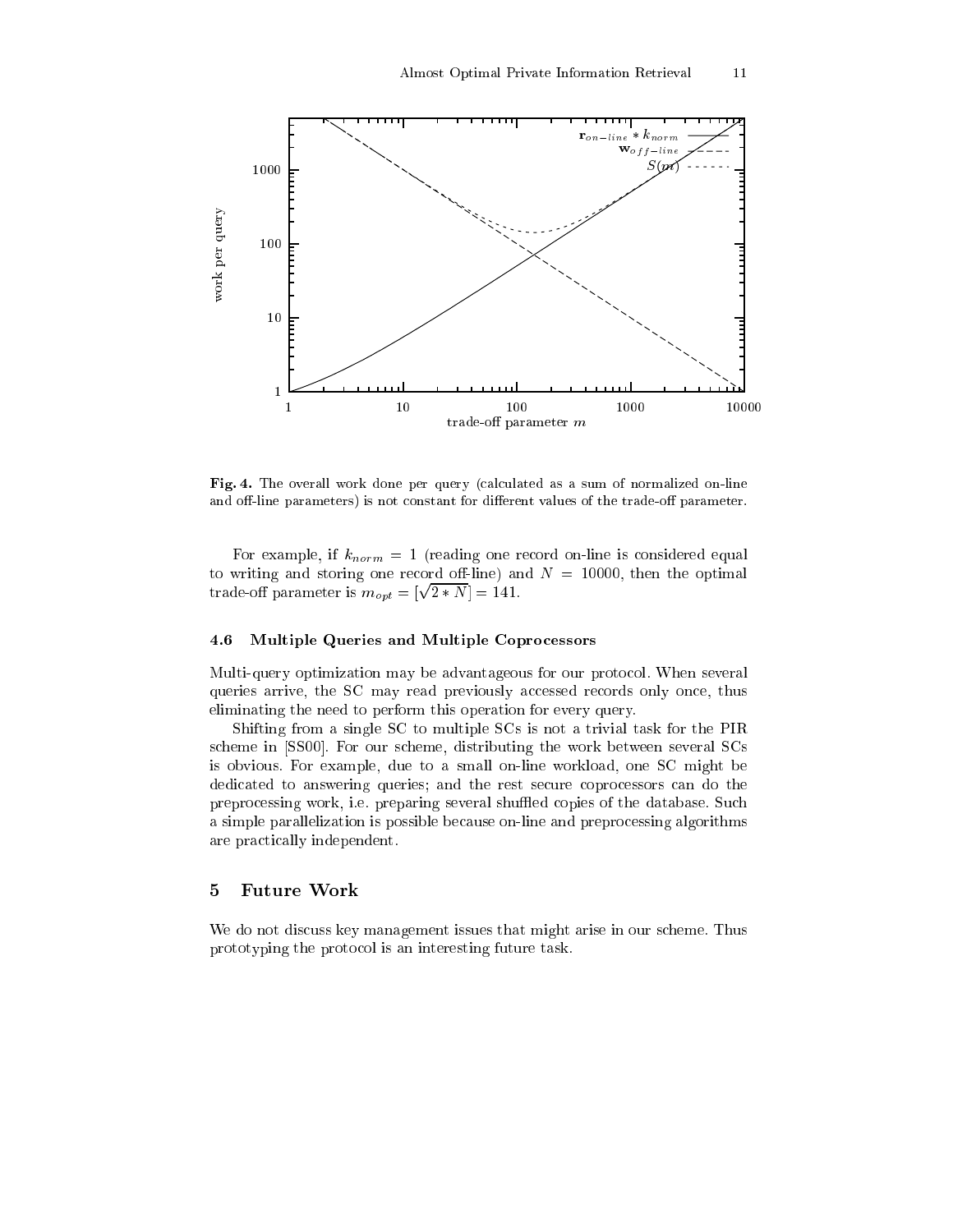Another open question is whether the preprocessing complexity of our protocol is optimal or not.

## 6 Conclusion

Private Information Retrieval (PIR) can solve privacy issues in many practical e-commerce applications by enabling the user to retrieve a record of his choice from the database in a way, that no one, not even the database server, observes the identity of the record.

The existing PIR protocols either incur intolerable query response time (linear in the size of the database) or introduce off-line communication of the size of the entire database between the user and the server. Thus the applicability of both types of protocols is questionable from a practical point of view.

We presented a new PIR protocol with preprocessing that has  $O(1)$  response time, optimal on-line communication complexity, and does not require off-line communication. This property is due to a new preprocessing algorithm based on shuffling and due to the usage of a secure coprocessor.

We showed the trade-off between the on-line and preprocessing workloads for the protocol. The protocol is scalable for multiple queries and multiple secure coprocessors.

## References

- [Amb97] A. Ambainis. Upper bound on the communication complexity of private information retrieval. In Proceedings of 24th ICALP, 1997.
- [Aso01] D. Asonov. Private information retrieval an overview and current trends. In Proceedings of the ECDPvA Workshop, Informatik 2001, Vienna, Austria, September 2001.
- [BDF00] F. Bao, R. H. Deng, and P. Feng. An efficient and practical scheme for privacy protection in the e-commerce of digital goods. In Proceedings of the 3rd International Conference on Information Security and Cryptology, December 2000.
- [BI01] A. Beimel and Y. Ishai. Information-theoretic private information retrieval: A unied construction. ECCC Report TR01-015, February 2001.
- [BIM00] A. Beimel, Y. Ishai, and T. Malkin. Reducing the servers computation in private information retrieval: PIR with preprocessing. In Proceedings of CRYPTO'00, 2000.
- [CG97] B. Chor and N. Gilboa. Computationally private information retrieval. In Proceedings of 29th STOC, 1997.
- [CGKS95] B. Chor, O. Goldreich, E. Kushilevitz, and M. Sudan. Private information retrieval. In Proceedings of 36th FOCS, 1995.
- [CIO98] G. D. Crescenzo, Y. Ishai, and R. Ostrovsky. Universal service-providers for database private information retrieval. In Proceedings of 17th PODC, 1998.
- [CMS99] C. Cachin, S. Micali, and M. Stadler. Computationally private information retrieval with polylogarithmic communication. In Proceedings of EURO-CRYPT'99, 1999.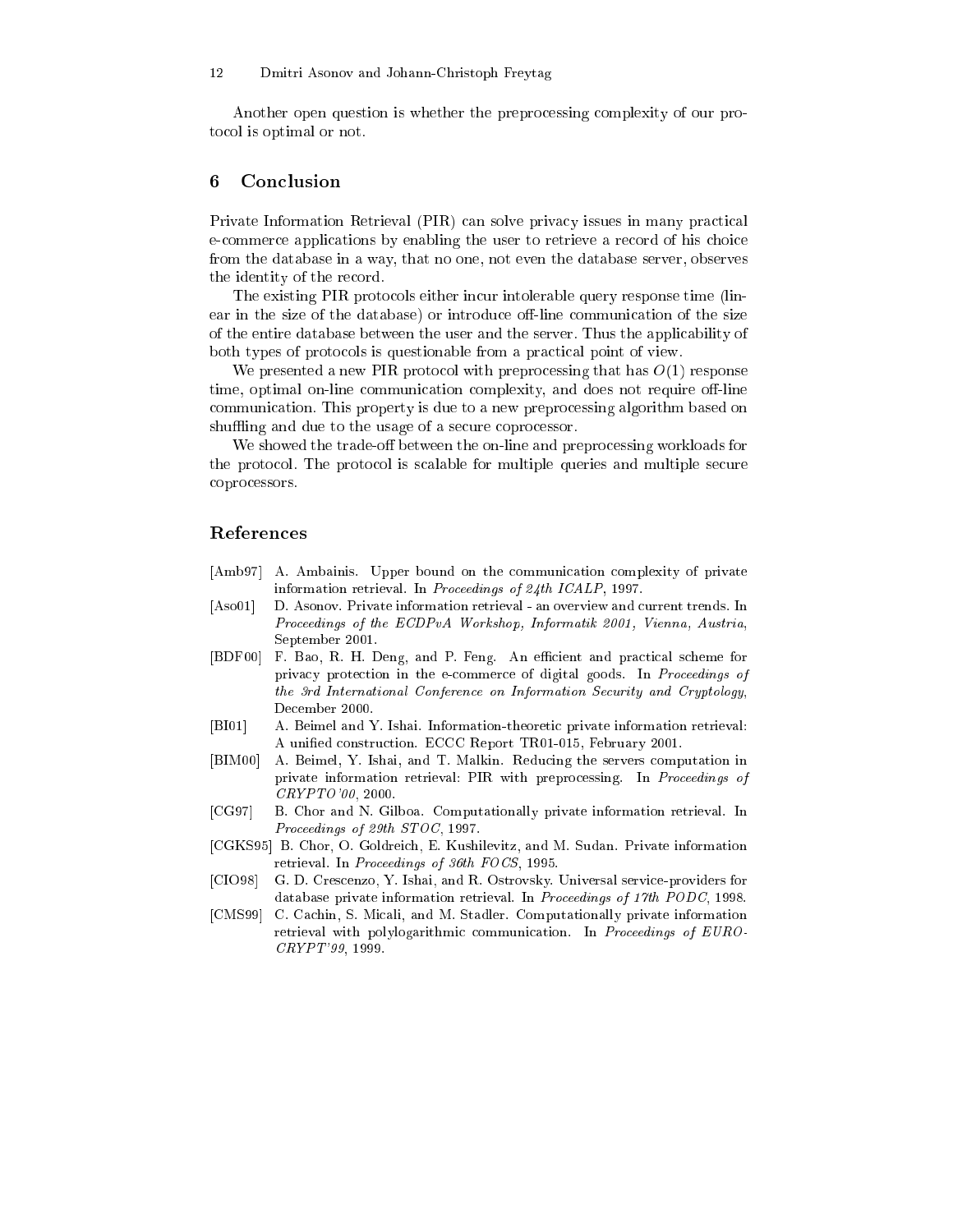- [DLP+ 01] J. G. Dyer, M. Lindemann, R. Perez, R. Sailer, L. van Doorn, S. W. Smith, and S. Weingart. Building the ibm 4758 secure coprocessor. IEEE Computer, 34(10):57-66, October 2001.
- [GGM98] Y. Gertner, S. Goldwasser, and T. Malkin. A random server model for private information retrieval. In Proceedings of 2nd RANDOM, 1998.
- [Jay94] E. T. Jaynes. Probability theory: the logic of science. http://omega.math. albany.edu:8008/JaynesBook.html, 1994.
- [Knu81] D. E. Knuth. The art of computer programming, volume 2. Addison-Wesley, second edition, Jan 1981.
- [KO97] E. Kushilevitz and R. Ostrovsky. Replication is NOT needed: Singledatabase computationally private information retrieval. In Proceedings of 38th FOCS, 1997.
- [KY01] A. Kiayias and M. Yung. Secure games with polynomial expressions. In Proceedings of 28th ICALP, 2001.
- [Mac00] D. J. MacKay. Textbook on Information Theory. http://wol.ra.phy.cam. ac.uk/mackay/Book.html, 2000.
- [Sch96] B. Schneier. Applied Cryptography. Wiley, New York, 2nd edition, 1996.
- [Sha48] Shannon. A mathematical theory of communication. Bell Systems Technical Journal, 27, 1948.
- [SJ00] C. P. Schnorr and M. Jakobsson. Security of signed elgamal encryption. In Proceedings of ASIACRYPT'00, LNCS 1976, December 2000.
- [SPW98] S. W. Smith, E. R. Palmer, and S. H. Weingart. Using a high-performance, programmable secure coprocessor. In Proceedings of the 2nd International Conference on Financial Cryptography, Springer-Verlag LNCS, February 1998.
- [SS00] S. W. Smith and D. Safford. Practical private information retrieval with secure coprocessors. Technical report, IBM Research Division, T.J. Watson Research Center, July 2000.
- [SS01] S. W. Smith and D. Safford. Practical server privacy with secure coprocessors. IBM Systems Journal, 40(3), September 2001.

## A The Formal Protocol

This part of the paper formally presents the concepts and algorithms discussed in this paper. Namely, we start with the proposed PIR protocol, which refers in turn to the database shuffling algorithm (formalized in Appendix  $A.2$ ) and to the protocol for answering  $k$ -th query (formalized in Appendix A.3).

#### A.1 Almost Optimal PIR Protocol

We give a simple version of the protocol, with one shuffled database. The reshuffling takes place when a fixed number of queries have been answered. The protocol can easily be generalized by preparing several shuffled copies of the database, and by producing shuffled copies in parallel with the process of answering queries.

The preprocessing phase of the protocol is handled by the SC and consists of periodically producing a number of shuffled databases (with appropriate indexes) using Algorithm 1.

The on-line phase of the protocol works as follows.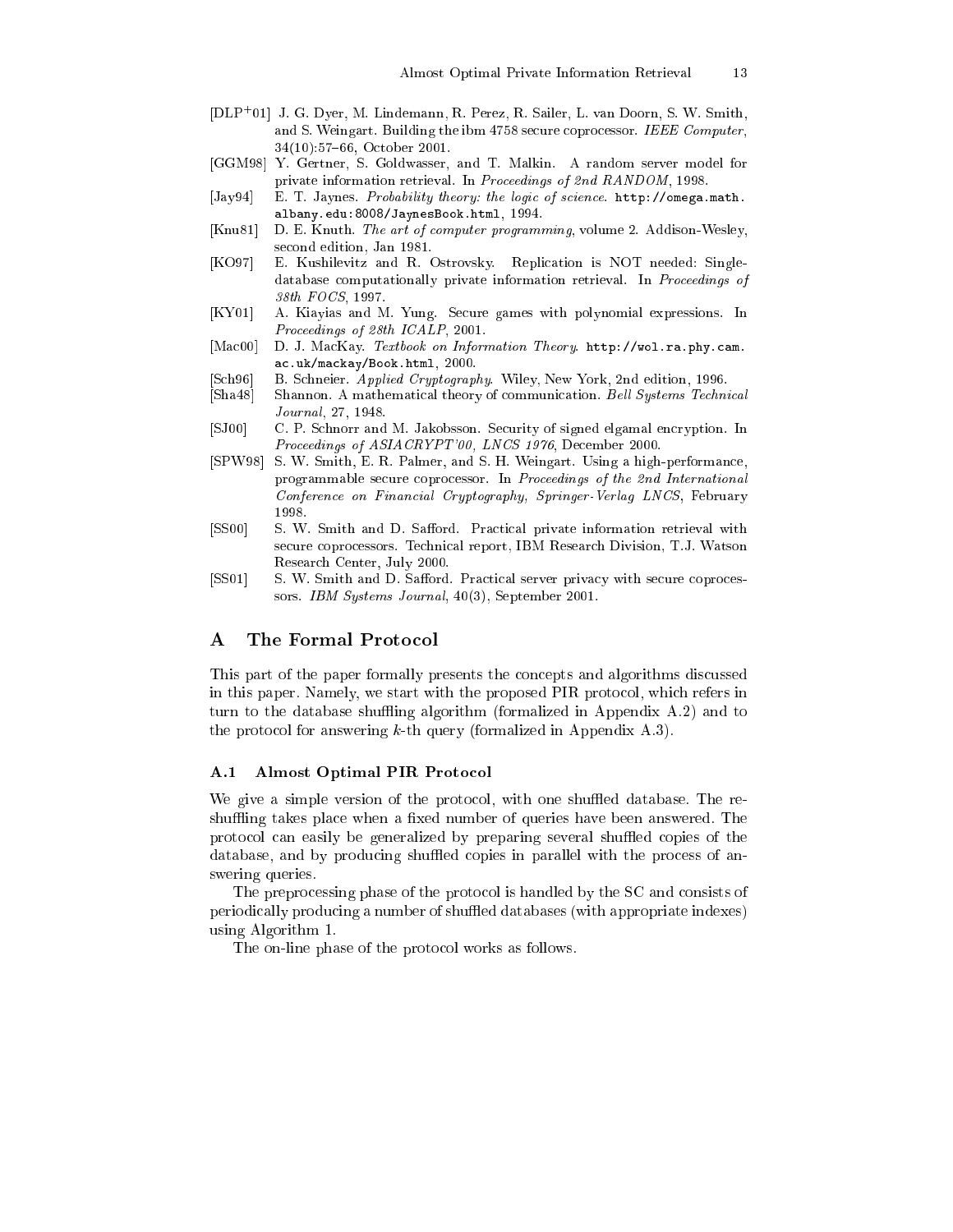- 14 Dmitri Asonov and Johann-Christoph Freytag
- (1) The SC initializes a query counter  $\kappa = 1$ , loads the index  $V$  of a shuifled database into the internal memory, and initializes the track of accessed records  $T = \{\emptyset\}.$
- (2) The client (i.e., the user) comes up with a query  $Q =$  "return me the *i*-th record"
- (3) The client and the SC generate and exchange symmetric keys  $Key_c$  and  $Key_{sc}$  using a public key infrastructure.
- (4) The client sends the encrypted query  $E(Q, Key_{sc})$  to the server.
- (5) The SC receives and decrypts the query.
- (6) I he SC runs Algorithm 2 to get the answer  $A = R_i$ .
- (7) The SC sends the encrypted answer  $E(A, Key<sub>c</sub>)$  to the client.
- (8) The client decrypts the answer to his query.
- (9) The SC increments  $k$  by one. If  $k > m$ , the SC switches to a new shuffled database, reloads the corresponding index, re-initializes the query counter  $k = 1$  and the track of accessed records  $T = \{\emptyset\}.$
- (10) Step 2 may be repeated.

### A.2 Database Shuffling Algorithm

To provide preprocessing for the PIR protocol the database shuffling algorithm is executed inside the secure coprocessor. The only operations observable from outside the SC are read and write operations, which are used to manage the external storage. I ne complexity of this algorithm is  $O(N^+)$ . A basic realization of the database shuffling algorithm is presented as Algorithm 1.

### A.3 An Algorithm for Processing the k-th Query

This algorithm (Algorithm 2) is executed inside the secure coprocessor, and is used as a part of the on-line phase of the PIR protocol. The only operations observable from outside the SC are read operations to access the shuffled database. As discussed above, the complexity of this algorithm is  $O(1)$ .

## B Privacy Definition and Proof of Protocol

Based on the formalization of the protocol in Appendix A, we give a formal proof for the privacy property of the proposed protocol. However, we first discuss how we define privacy formally. The formal definition of privacy is based on Shannon's information theory sketched in Appendix C.

The requested record into the set  $i, \, \nu$  , and T to privately retrieve the requested record into the SC; it also updates  $T$  appropriately.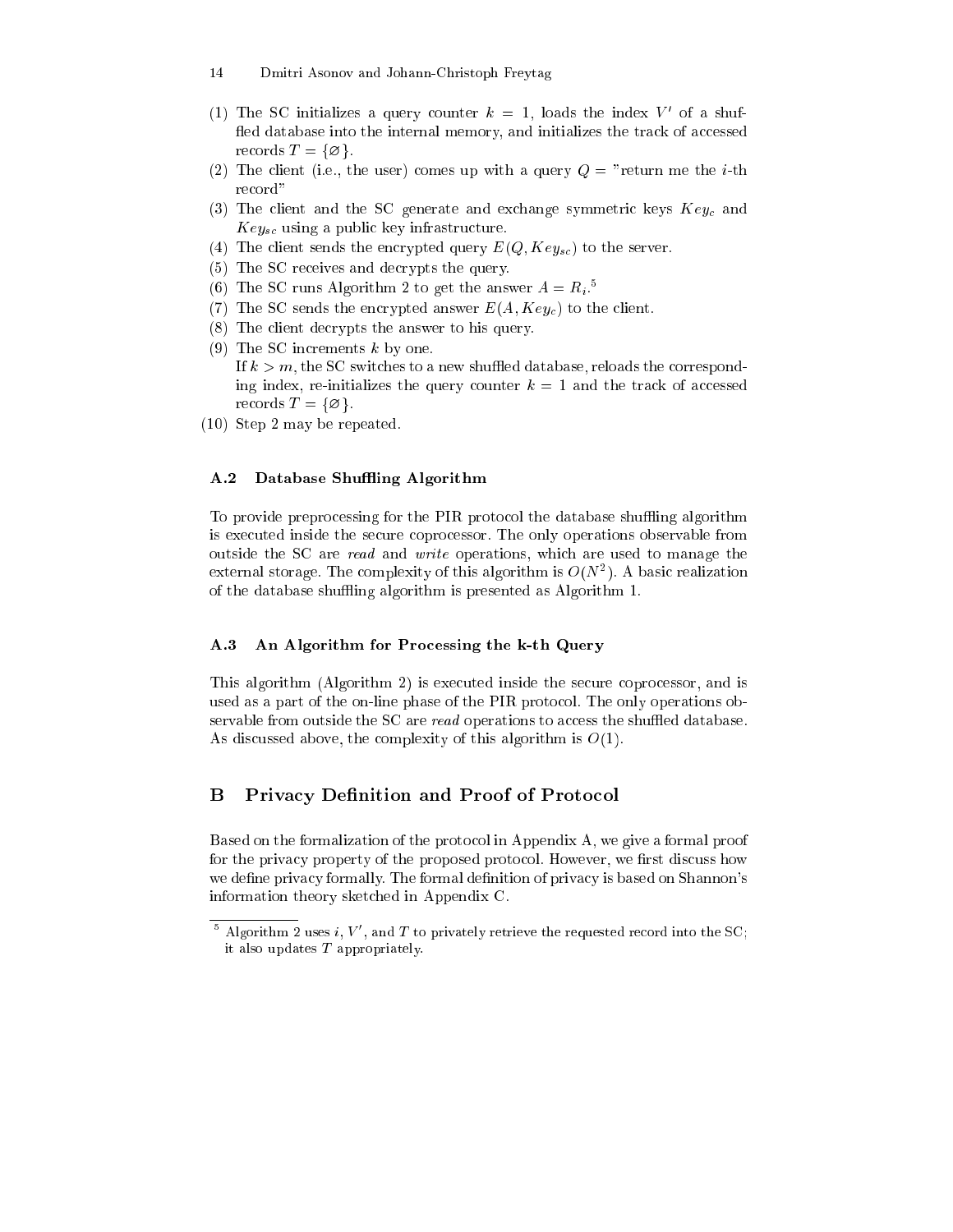Input: DB: a database of N records **Output:**  $DB_{shuffled}$ : a shuffled copy of  $DB$ , each record is encrypted;  $INDEX_{shuffled}$ : an encrypted index of  $DB_{shuffled}$ 1:  $V = [1, ..., N]$  {Index of the database  $DB$ } 2:  $V' = shuffle(V)$ {Prepare index for the shuffled database  $DB_{shuffled}$ } 3: for  $g = 1$  to N do  $4:$ for  $h = 1$  to N do 5:  $read(Temp \Leftarrow DB[h])$  {Read the h-th record into the SC}  $\mathfrak{v}: \qquad \mathfrak{u} \mathfrak{n} = V \ |g| \ \mathfrak{u} \mathfrak{n}$ en 7:  $Record = Temp$ {Save the  $V'[g]$ -th record of the database internally} 8: end if 9: end for 10:  $write(DB_{shuffled}[g] \Leftarrow Record)$  {Produce the g-th record of  $DB_{shuffled}$ } 11: end for  ${Energy the index with some key of the SC}$ 12:  $V_{encrunted} = \text{energy}p$ t(V 13: write(INDE $\Lambda_{shuffled} \Leftarrow V_{encrunted}$ ) {Store the encrypted index of  $DB_{shuffled}$ }

Algorithm 1: The basic database shuffling algorithm

#### **B.1 Privacy Definition**

To perform the formal proof for privacy, we need a formal definition for privacy. We must formally capture the notion "no information about user queries is revealed" in mathematical terms. Definitions based on previous work, such as "communication between the server and client must be indistinguishable", are difficult to apply in our case. In our protocol, not only communication between the server and client is observable, but preprocessing work of the SC is observable too. We need a precise and universal definition.

We exploit Shannon's information theory to use its definition of information measure [Sha48]. There are several reasons for choosing this definition of information measure. It is formal and universal: Many scientific societies (in computer science, physics, economics etc.) accepted it as a classical measure of information ( $[Ja\nu94]$ , Chapter 11). It is well developed: We can avoid a long list of preliminary theorems by referencing to previous work on information theory [Mac00,Sch96,Jay94].

First, we give a sketch of how the amount of information is measured using information theory in Appendix C. Informally, the information known about a variable i is defined as a measure of the predictability of this variable  $[Jay94]$ . The measure of predictability is defined using the measure of unpredictability (entropy) - the central notion in the Shannon's theory.

Second, based on the introduction to information theory, we define privacy as an absence of information about a set of queries  $Q_1, ..., Q_k$ . Due to the information theory, there is no information revealed about the set of variables  $Q_1, ..., Q_k$ if and only if the joint entropy  $H(Q_1, ..., Q_k)$  of these variables reaches its maximum.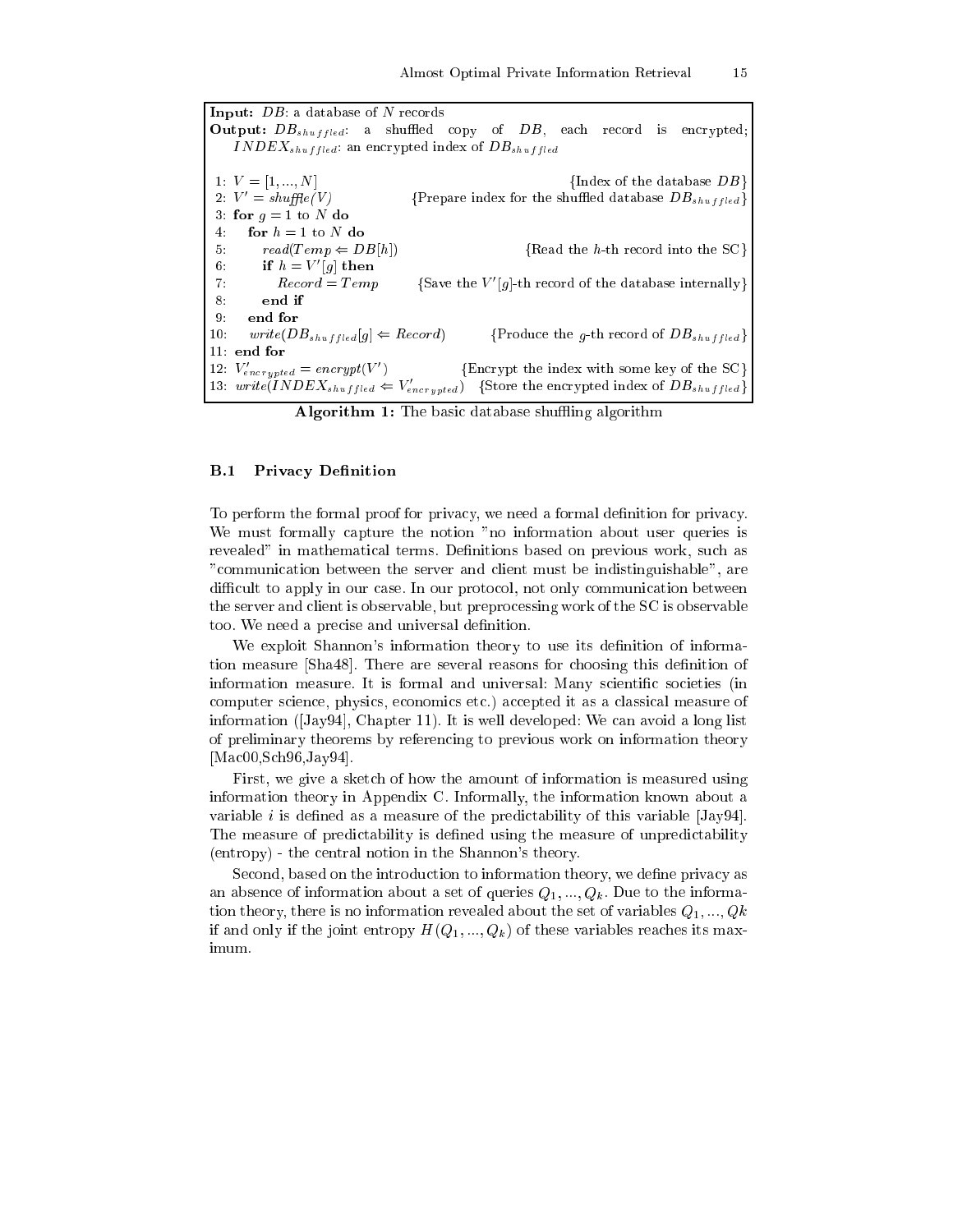**Input:**  $DB_{shuffled}, V$  : a shumed copy of  $DB$  (each record is encrypted) and its index; k: the sequence number of the query being processed using  $DB_{shuffled}$ ; i: the number of the DB record requested **Output:** Answer: record  $R_i$  of DB privately retrieved into the SC 1:  $g = 1$ 2:  $GotAnswer = No$  {An indicator of the presence of Answer inside the SC} 3: while  $q < k$  do 4:  $read(Temp \leftarrow DB_{shuffled}[T[g]])$  {Read previously accessed records one by one}  $5:$  if  $V$   $|T|q|$  = ithen 6: Answer = Temp  $\{One\ of\ the\ accessed\ records\ is\ the\ answer,\ save\ it\}$ 7:  $GotAnswer = Yes$ 8: end if 9:  $g = g + 1$ 10: end while 11: if  $GotAnswer = No$  then 12.  $\textit{obtain } i : V | i$ {Get the position of the *i*-th DB record in  $DB_{shuffled}$ } 13: read(Answer  $\Leftarrow$   $DB_{shuffled}$  ${$ Access the required record directly $}$ 14:  $I[k] = i$ {The track list is updated with the  $k$ -th item} 15: else 16:  $UnRead = \{1, ...N\} \setminus \{T[1], ..., T[k-1]\}$ 17:  $h = select\_random\_from(UnRead)$  {Select randomly one of the unread records} 18:  $read(Temp \Leftarrow DB_{shuffled}[h])$  {Read the selected record into the SC} 19:  $T[k] = h$  {The track list is updated with the k-th item} 20: end if 21: return Answer

Algorithm 2: An algorithm for processing k-th query

**Definition 1 (Privacy).** No information about a set of variables is revealed iff the joint entropy of these variables is maximal.

We consider the following example to demonstrate the definition.

Example 2 (Calculating the Joint Entropy). We consider two queries  $Q_1, Q_2$ . Each of these queries is presented as a variable equal to a number from 1 to  $N$ , meaning the record number to be retrieved. We consider two cases. First case: the observer has no information about set of variables  $Q_1, Q_2$ . Second case: the observer has no information about variables but the fact that  $Q_1 = Q_2$ .

Intuitively, half of the information about the set of two variables is revealed in the second case. After calculating the joint entropies for both cases, we check if the joint entropies correlate in the same way.

To calculate joint entropies we need the individual entropies  $H(Q_1)$  and  $H(Q_2)$ . The individual entropies  $H(Q_1)$  and  $H(Q_2)$  are calculated with (9) using the correspondent conditional probabilities. The conditional probabilities are equal and are the same for the both cases:

$$
P(Q_1 = 1) = P(Q_1 = 2) = \dots = P(Q_1 = N) = \frac{1}{N},
$$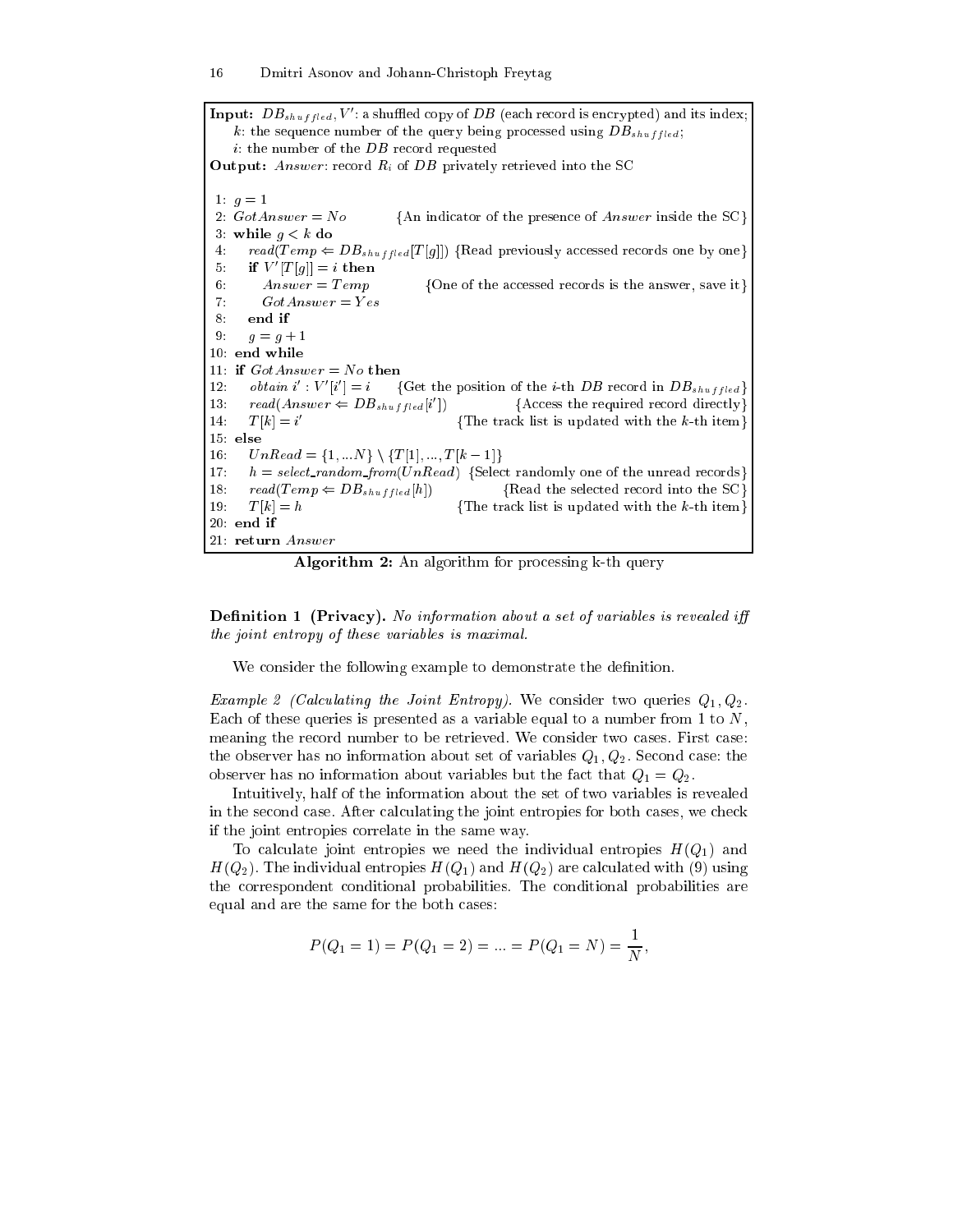$$
P(Q_2 = 1) = P(Q_2 = 2) = \dots = P(Q_2 = N) = \frac{1}{N}
$$

In both cases the individual entropies  $H(Q_1)$  and  $H(Q_2)$  are maximal  $(9,11)$ :

$$
H(Q_1) = \sum_{1 \le j \le N} P(Q_1 = j) * log \frac{1}{P(Q_1 = j)} = H(Q_2) = log N
$$

In the first case, the joint entropy is calculated as the sum of the individual entropies (13) :

$$
H(Q_1, Q_2) = H(Q_1) + H(Q_2) = log N + log N = 2 * log N
$$

In the second case, the joint entropy is calculated due to (12) :

$$
H(Q_1, Q_2 \equiv Q_1) = \sum_{1 \le j \le N, 1 \le k \le N} P(Q_1 = j, Q_2 = k) * log \frac{1}{P(Q_1 = j, Q_2 = k)}
$$
  
= 
$$
\sum_{1 \le j \le N} P(Q_1 = j) * log \frac{1}{P(Q_1 = j)} = log N
$$

The last two equations demonstrate the correspondence between the notion of entropy and our intuition in that the entropy of two unknown independent variables is twice as large as the entropy of two unknown equal variables.  $\Box$ 

## B.2 Proving the Privacy Property

Based on the definition of privacy (Appendix B.1, Definition 1) and on the formal description of the protocol (Appendix A), we formally prove that our protocol has privacy property.

Theorem 1 (The proposed protocol is private). Let  $S$  be a set of queries  $Q_1, \ldots Q_k$  (for any k) executed so far using the protocol proposed in Appendix A. Then, no information (due to Definition 1) is revealed about this set.

Proof. Given the proposed protocol, we must prove that "no information is revealed about the set of queries executed". That is, due to the definition of privacy (Appendix B.1), we have to prove that, for an observer, the joint entropy of the set of queries is maximal:

$$
H(Q_1, ..., Q_k) = k * logN
$$
\n<sup>(8)</sup>

To prove  $(8)$ , it is sufficient  $(14)$  to prove that:

1. The queries are independent for an observer (the first claim):

$$
P(Q_1, ..., Q_k) = P(Q_1) * P(Q_2) * ... * P(Q_k)
$$

2. The entropy of each query is maximal (the second claim):

$$
H(Q_1) = H(Q_2) = \ldots = H(Q_k) = \log N
$$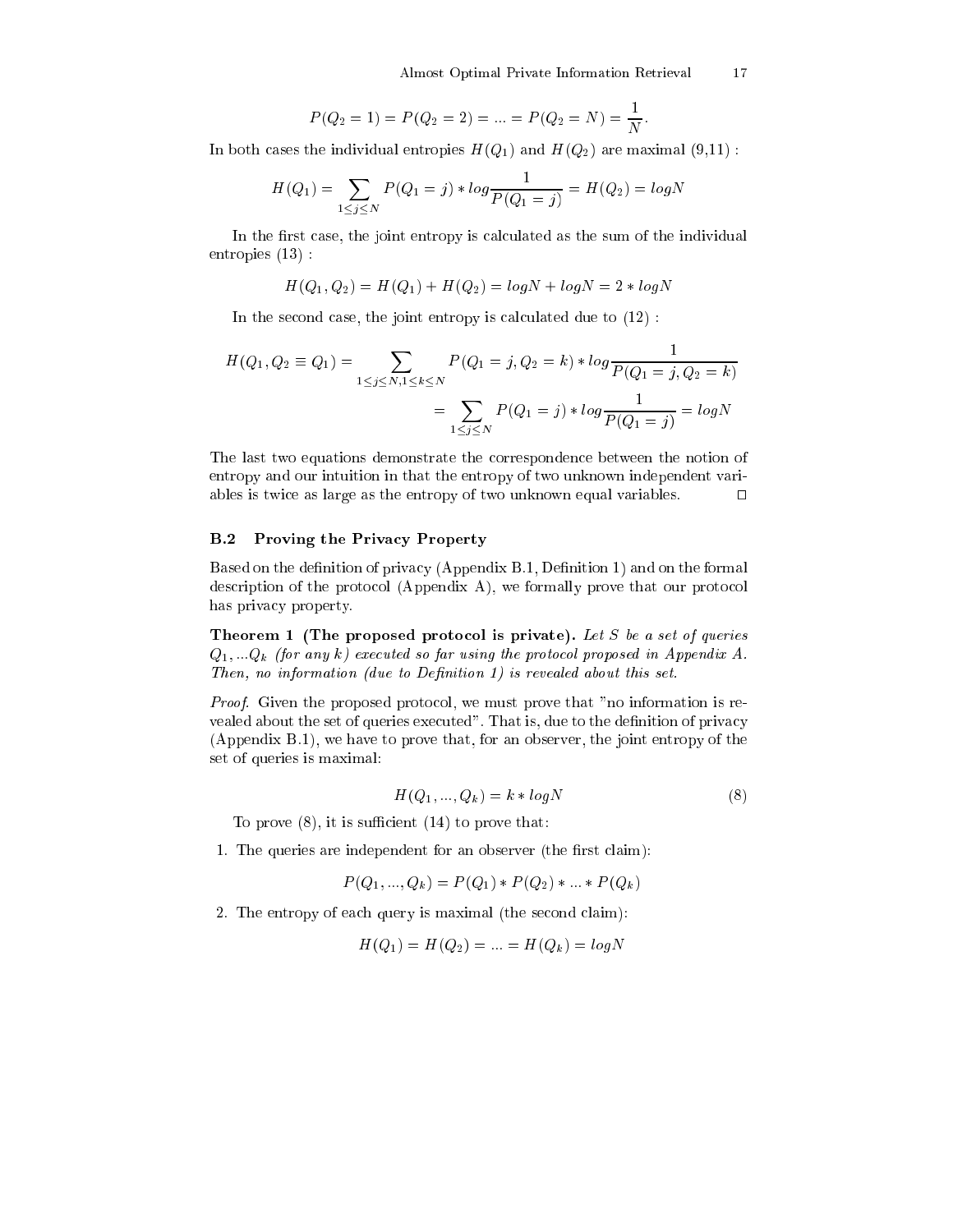We prove both claims by induction. First, we consider the number of queries  $k = 1$ . Second, we also consider the case of  $k = 2$ . Third, we assume that the claims are true for  $k = K$  and prove the same for  $k = K + 1$ .

For  $k = 1$ , only one query  $Q_1$  is processed after the database was shuffled with Algorithm 1. Due to Algorithm 2, the SC reads directly the required encrypted record to answer the query. The first claim is obviously true because the set of answered queries contains only one query. Since the records were randomly permutated with the shuffling algorithm, reading the encrypted record reveals no correspondence to the original record. This proves the second claim to be true:

$$
P(Q_1 = 1) = ... = P(Q_1 = N) = \frac{1}{N}, \quad H(Q_1) = H_{max}(Q_1) = logN
$$

Consider the case  $k = 2$ . Due to the protocol (Appendix B.1), the server answers the second query after reading the previously accessed record and one of the unread records from the shuffled database. Since the server reads one of the unread records independently from whether  $Q_1 = Q_2$  or not (commands 18) and 13 of Algorithm 2 respectively),  $Q_1$  and  $Q_2$  are independent variables for the observer. This proves the lifst claim to be true.

Because the database is shuffled,  $Q_2$  may be any number from 1 to N with equal probabilities. This proves the second claim to be true.

$$
P(Q_1, Q_2) = P(Q_1) * P(Q_2); \qquad H(Q_1) = H(Q_2) = \log N
$$

We assume that the claims are true for  $k = K$ , i.e.,

$$
P(Q_1,...,Q_K)=P(Q_1)*...*P(Q_K); \qquad H(Q_1)=...=H(Q_K)=log N
$$

We consider the execution of the  $k = (K + 1)$ -th query with Algorithm 2. Since the SC reads all K previously read records plus one, there is no relationship between the new query and the previous ones. Taking into account the last equation, we have:

$$
P(Q_1, ..., Q_K, Q_{K+1}) = P(Q_1) * ... * P(Q_K) * P(Q_{K+1})
$$

Similarly, since the SC accesses a shuffled database,  $Q_{K+1}$  could be of any value with equal probability for the observer.

$$
H(Q_1) = \dots = H(Q_K) = H(Q_{K+1}) = \log N
$$

The proof by induction is complete.  $\Box$ 

<sup>6</sup> That is, if the observer knows one query it does not provide him any information about another one.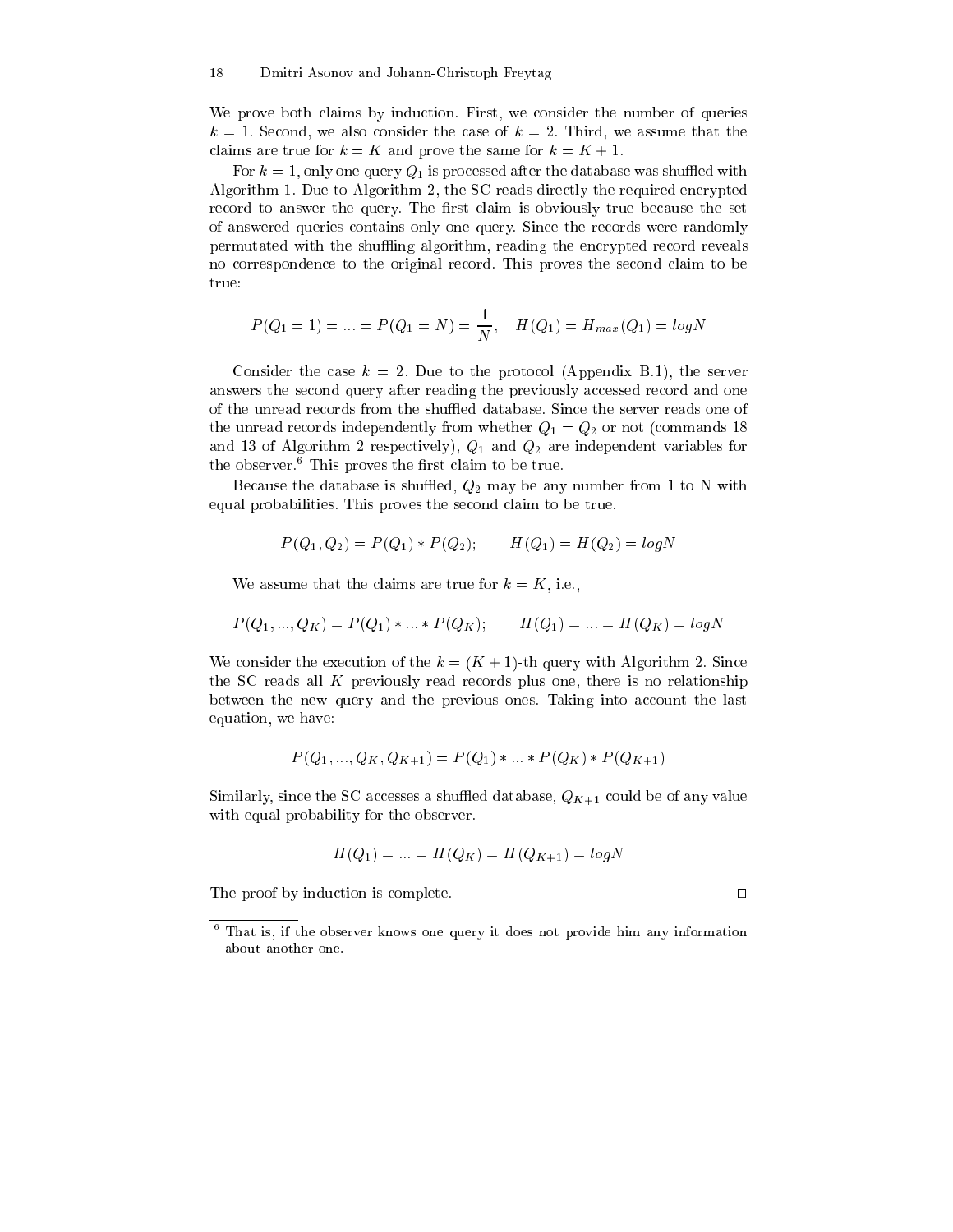## C An Introduction to Information Theory

During the preparation of this short survey several sources were used, including [Sha48,Jay94,Mac00,Sch96].

Let X be a random variable, and let  $A_X$  be the set of values this variable may take. Let the number of elements of the set  $A_X$  be N. Finally, by  $x_j$  we denote the j-th element of  $A_X, x_j \in A_X$ . A random variable X is presented as a vector of probabilities  $X = \langle P(x_1),..., P(x_N) \rangle$ . Similarly,  $Y = \langle P(y_1),..., P(y_N) \rangle$ .

The amount of information known about the variable  $X$  is measured by the entropy of this variable  $H(X)$ . Informally, the entropy is a measure of the "uncertainty" of X. If the entropy is zero, one knows the exact value of the variable  $-$  as shown in Equation 10 below. If the entropy is the maximal for this variable, one knows nothing about this variable except its size  $-$  as shown in Equation 11 below.

The entropy is defined as a function  $H$  with the following properties:

- 1. H should be continuous in the  $P(x_i)$ . Otherwise an arbitrary small change in the probability distribution would still lead to the same big change in the amount of uncertainty.
- 2. It is required, that this function should correspond qualitatively to common sense in that when there are many possibilities, we are more uncertain than when there are few. This condition takes the form that in case the  $P(x_i)$  are all equal, the quantity

$$
h(N) = H\left(\frac{1}{N}, \dots, \frac{1}{N}\right)
$$

is a monotonically increasing function of N.

3. Informally, the measure  $H$  should be consistent, i.e., if there is more than one way of working out its value, we must get the same answer for every possible way. Formally, if a choice is broken down into two successive choices, the original value of  $H$  should be the weighted sum of the values of  $H$  for individual choices. The meaning of this is illustrated in Figure 5. For this



Fig. 5. Decomposition of a choice from three possibilities.

special case, we require that

 $H(0.6, 0.32, 0.08) = H(0.6, 0.4) + 0.4 * H(0.8, 0.2).$